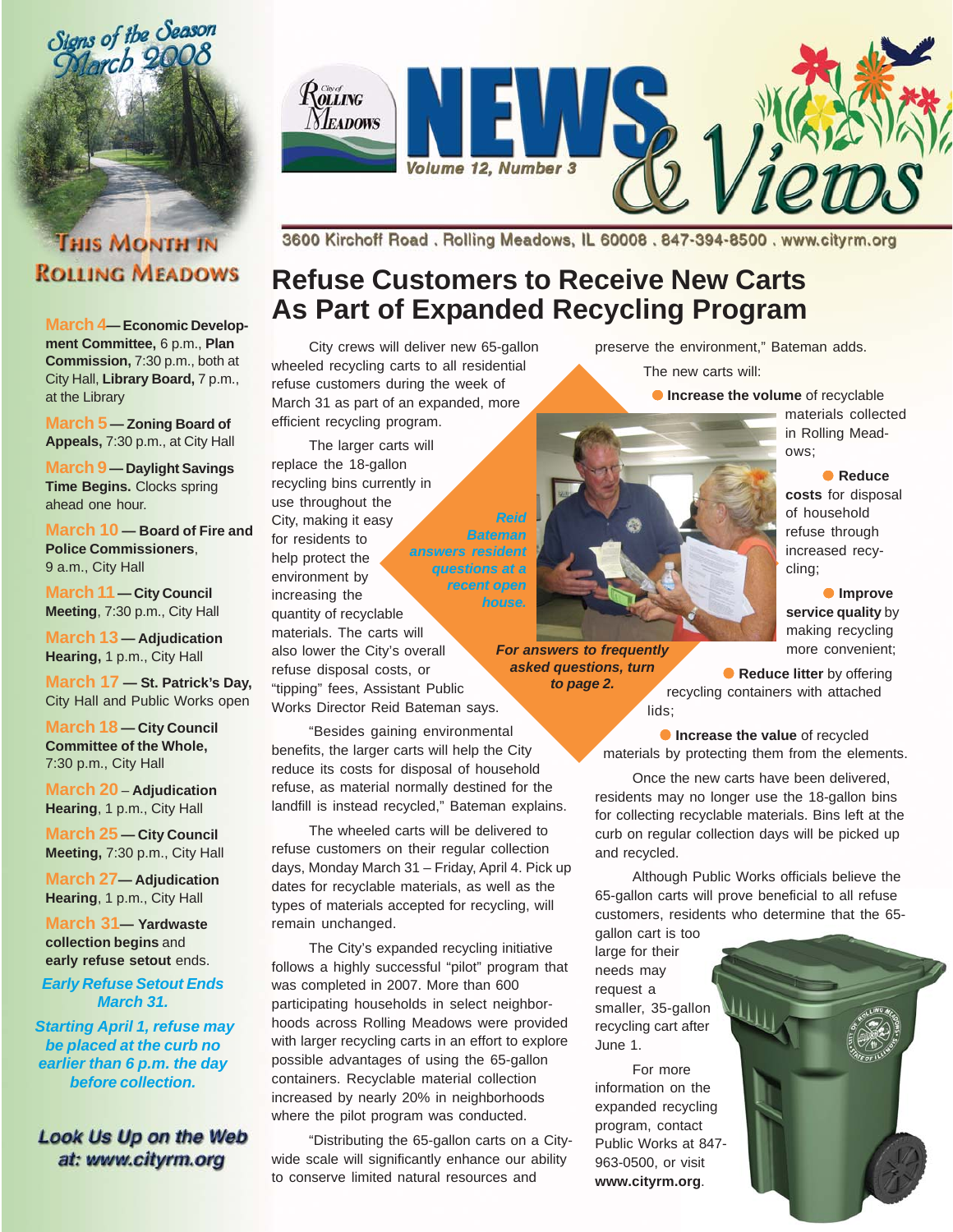# **FAQ**Recycling Citizens Train

#### **Q. How does the program work?**

**A.** Residents will continue to recycle the same materials as before. The only change is the container holding them. All items (telephone books; office paper; newspapers and inserts; catalogs and magazines; junk mail; glass bottles and jars; aluminum, tin and steel cans; and most plastic containers) may be mixed together in the new carts. *No sorting is required.* Recyclables will continue to be collected on regularly scheduled pick up days.

## **What do I do with my old recycling bin?**

**A.** Residents may keep their yellow bins but may no longer use them as part of the City's recycling program. Bins set out with the new carts will be picked up and recycled.

#### **When do I place my cart at the curb?**

**A.** Recycling carts should be placed at the curb no later than 6 a.m. on scheduled collection day. Carts may be set out no earlier than 6 p.m. the day before collection (April – October), or 3 p.m. the day before collection (November – March). Residents should remove carts from the curb by day's end.

#### **Q. What about large pieces of cardboard, such as boxes, which do not fit into the cart?**

**A.** Break down or flatten large cardboard pieces in order to help them fit into the carts. Oversized pieces that cannot be made smaller should be placed next to the cart for pickup on collection day.

#### **Q.** Can I place other refuse materials in the **recycling cart?**

**A.** Residents must continue to *completely* separate recyclables from yard waste and household refuse. Recycled material mixed with any other waste will not be picked up.

#### **Q. The collection truck has damaged my cart. What should I do?**

**A.** Contact the Public Works Department to arrange for your cart to be repaired at no cost.

#### **Q. What happens if my cart is lost or stolen?**

**A.** The City will replace your cart at no cost for the first reported incident.

#### **a** If I move, can I take my recycling **cart with me?**

**A.** The carts are the property of the City of Rolling Meadows, and must remain with the house.

# **Register by March 14 for Public Works' Citizens Training Academy**

Public Works Department's inaugural Citizens Training Academy has left only a small number of remaining slots available for the program, which begins at month's end. The final day to register for the Academy is Friday, March 14.

The four-part Academy begins Thursday, March 27, and is designed to help participants learn more about the vital role the Department plays in maintaining the City's quality of life.

The Academy will consist of three Thursday evening informational presentations (March 27, April 3 and April 10), and culminate with a

Saturday, April 12 "field course." Residents will participate in hands-on training activities and educational sessions, and tour City facilities that, combined, offer a "behind-thescenes" look at Public Works' operations.

Topics to be presented during the four-session Academy include:

● **Underground Utilities Division** – Details the vast underground infrastructure of the City's underground water, sanitary sewer and storm sewer system.

● **Water Division –** Outlines the Department's water quality and monitoring operations. Participants will learn how to perform basic plumbing maintenance to fix leaky

> water pipes, faucets, and



*Employees of the Public Works Department's Water Division perform routine maintenance at one of the City's water pumping stations.*





other minor home plumbing problems.

● **Inspection Services** – Provides an introduction to how Public Works

evaluates City infrastructure, such as streets, sidewalks and underground utilities.

● **Facilities Division** – Presents an overview of the number and types of City-owned facilities.

● **Street Maintenance Division** – Provides information on forestry services, refuse collection, snow removal and pavement maintenance.

The Department will host a complimentary lunch for Academy members following the April 12 facilities tour. In addition, Academy graduates will be recognized at an awards presentation Tuesday, April 22, during City Council's regular meeting.

To register for the program, or for more information, contact Bob Hartnett, Assistant Public Works Director, at 847- 963-0500, or **hartnett@cityrm.org**.

*The City's refuse collection team makes 5,920 singlefamily stops each week.*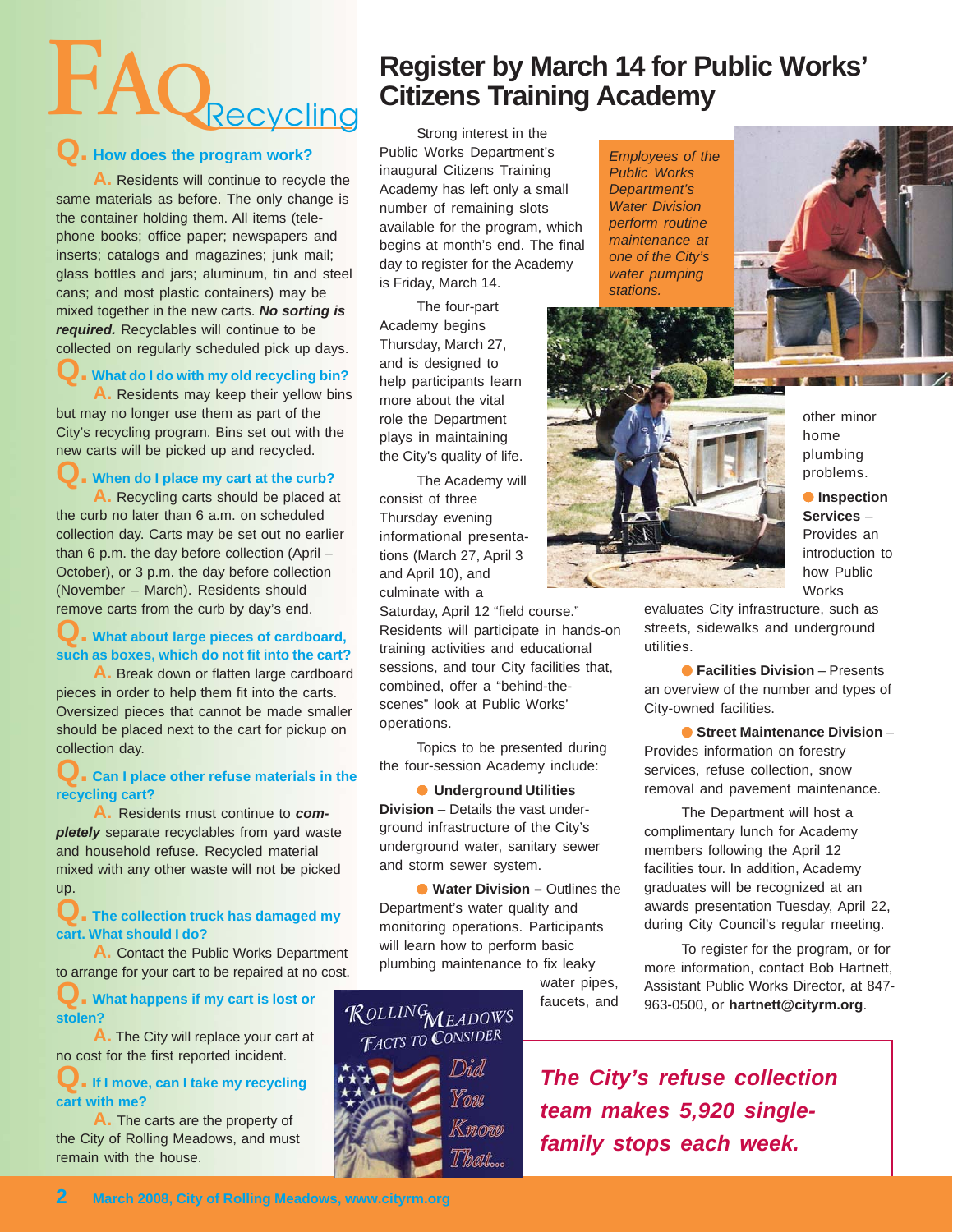# **Pine Tree Commercial to Buy 45-acre Site At I-90/Route 53 for Lifestyle Center Redevelopment**

Northbrook-based Pine Tree Commercial Realty is under contract to purchase a 45-acre site at the intersection of I-90 and Route 53 for redevelopment into a multipurpose lifestyle center at a total cost of \$400 million to \$500 million.

In a joint venture with Chicago-based Draper and Kramer Inc., Pine Tree plans redevelopment on the site of the12 Oaks at Woodfield apartment complex and three adjacent properties next to the new Schaumburg Convention Center. It will include retail, restaurants, hotels, and a significant residential component, according to Pine Tree.

Pine Tree's partners in the project also include Los Angeles-based CB Richard Ellis, the project's exclusive representative for leasing and parcel sales. Draper and Kramer will focus on the residential portion of the development.

 "We're very excited about this project," says Mayor Ken Nelson. "It's an area that we've identified as needing redevelopment, so it will become a tremendous asset





not have to pay for the increased costs.

The current schedule calls for Pine Tree to close on the properties during the summer. At about the same time, City Council will con-

*"Pine Tree has come in with great concepts. This will probably be the most outstanding mixed-use development in the northwest suburbs."*

come in with great concepts. This will probably be the most outstanding mixed-use development in the northwest suburbs."

The City is creating a 10-year Special Service Area at the location to generate an additional \$678,000 to fund police and fire protection services. Property owners fund a Special Service Area, so the entire community will

sider establishing a tax increment financing district for the area that would enable the City and the developers to recover some costs of infrastructure improvement from abatement of future tax revenues.

Pine Tree is a fullservice real estate development company based in Northbrook with branch offices in Indianapolis, Minneapolis, and Kansas City. Since its founding in 1995 by Principals Barry Herring and Peter Borzak, Pine Tree has acquired and developed more than 56 properties valued at over \$500 million nationwide, mostly in the Midwest.

"This is a high profile property," says Pine Tree President Tim Roe. "It's unusual to find this much prime acreage available for commercial development." Roe says Pine Tree will adopt the lifestyle center concept that has been revitalizing suburban neighborhoods across the U.S. with an open air "Main Street" look and feel. Another developer is planning a similar project for redevelopment of Mount Prospect's Randhurst Mall.

"What we're proposing to do is create an exciting urban environment that will give the community a strong sense of place, a town center they can call their own, while building off the immense traffic generated from the Schaumburg-Woodfield trade area," Roe adds.

Borzak said Pine Tree will focus on the retail portion of the project, assigning the residential development to its joint venture partner, Draper and Kramer. Pine Tree plans to sell land parcels for hotel and other commercial development, with CB Richard Ellis acting as the project's exclusive representative.

The Convention Center's initial success has sparked interest in including a hotel in the redevelopment plan. The site is also only a half mile from a planned Metra STAR line transit station. It currently includes 692 apartments that make up 30 percent of the City's affordable housing stock and 8 percent of total housing.

The city's urban planners, The Lakota Group, have identified the site as "a prime location for a denser, mixed-use, transit-oriented development" due to its "highly visible location and proximity to the convention center and future train station." They say the site offers significant opportunities for new development linking the area to the convention center and train station taller, more visible buildings, a pedestrian-oriented "town center" setting and improved pedestrian and vehicular circulation.

Improved traffic flow will require enhancements of the site's road network, already approved by City Council.

## **City Inspector Jim Ooms Commended in Residents' Letter**

City inspector Jim Ooms earned the praise of two Rolling Meadows homeowners, who commended his "careful attention and persistence" in a letter sent to Community Development Director Valerie Dehner.

The letter detailed how "a roofing replacement that should have been routine went terribly astray," following Ooms' discovery that the home's new shingles had been improperly installed by the contractor.

After first denying there was a problem, then not returning the homeowners' calls, the contractor was informed by Ooms that the City would move to have the contractor's license revoked if the roof was not replaced immediately.

"Jim came to our rescue. Through his persistence, the replacement was done," the homeowners wrote.

"The new roof looks great now. We were very impressed with how Jim helped us, and thankful that Rolling Meadows has good employees like him protecting homeowners," the letter concluded.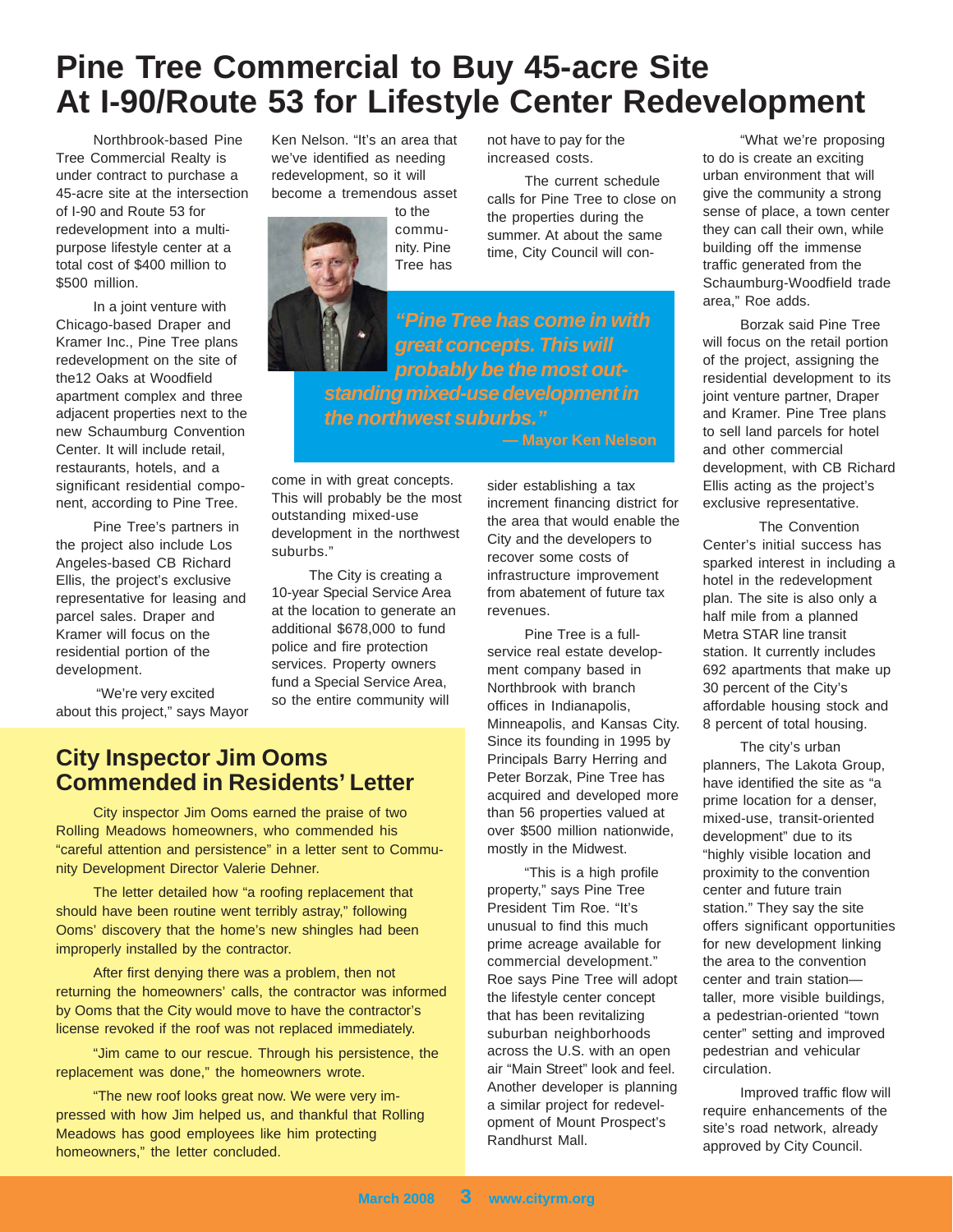# **Council Establishes \$900,000 Reserve Fund**

A \$900,000 cash reserve fund established by City Council in January will help cover City operations in case a continued nationwide economic slowdown causes a reduction in tax receipts, Finance Director Jim Egeberg reports.

The General Fund Reserve was created with revenue generated through the City's leasing agreements for its five cellular towers, as well as rebates available through the City's employee insurance pool.





*it is important to establish a reserve fund that can be tapped if tax receipts decline."*

**—Jim Egeberg, Finance Director**

"Council members and City staff believe it is important to establish a reserve fund that can be tapped if tax receipts decline," Egeberg explains. "Budget projections indicate lower revenue in 2008. By acting now, we can better prepare for an economic downturn and maintain our ability to fund City obligations."

Egeberg says the reserve also provides the City with an insurance policy to offset any potential delays in receiving its share of property tax revenues. Last year, as the Illinois General Assembly and the governor struggled to compromise on a property tax assessment bill for Cook County, City officials were forced to borrow \$500,000 to cover short-term expenses.

"State officials couldn't reach a compromise, which would have enabled Rolling Meadows to collect its portion of county tax revenues that help fund City operations," Egeberg recalls. "That created a short-term cash flow problem and forced us to borrow funds to cover the gap."

Egeberg says the City will contribute cell tower leasing revenue to the General Fund Reserve on an annual basis, slowly building toward its goal of \$2.5 million (roughly 10% of the General Fund).

# **Call Police Tip Hotline at 847-506-6024**

**Residents who have information that may help police officers with the Ward 1 investigation may call the Police Department at 847- 870-9077, or the Anonymous Crime Tip Hotline at 847-506-6024. Call 911 if you witness a crime in progress.**



**Residents can keep their homes safe by "making it look like someone is at home," according to Chief Williams. Effective measures include:**

● **Programming timers for interior lights;**

● **Stopping mail and newspaper delivery service (if leaving town);**

- ● **Closing blinds at night;**
- **Keeping doors and windows locked.**

*Commander Joe Waitzman (seated) discusses case evidence with Officer Robert Douchet.*

# **Ward 1 Burglary 'Ringleader' Behind Bars; Police Pursuing Additional Suspects**

An individual suspected of organizing a series of burglaries in the City's 1<sup>st</sup> Ward is behind bars, and Rolling Meadows Police continue to aggressively pursue additional suspects in an ongoing investigation, Police Chief Steve Williams reports.

Between November 2007 and January 2008, residents in neighborhoods west of Meacham Road reported more than a dozen instances of stolen items, including cameras, credit cards and purses. Police Department investigators quickly established a possible connection between the burglaries, which

included forced and unforced entry of garages, cars and homes, and shared information with local and county law enforcement agencies.

"Police investigators soon had a solid lead on a suspect who we knew was on parole through the Illinois Department of Corrections," Chief Williams



*Steve Williams, Police Chief*

explains. "This individual was arrested in Rolling Meadows soon after for assaulting a member of the Cook County Sheriff's Office. The evidence pointed to him as the ringleader of those responsible for these burglaries. We are currently using information we have collected to identify other potential suspects."

As the Department stepped up patrols throughout the Ward in an effort to prevent additional burglaries, police officials partnered with the Cook County and Chicago Police Departments to employ a helicopter for aerial reconnaissance of the neighborhoods under surveillance. The helicopter is equipped with Forward Looking Infrared (FLIR) technology, allowing the pilot to "see" an object – or person – even in the dark.

Police Investigations Unit Commander Joe Waitzman says the Department will continue to rely on aerial patrols as it proceeds with the investigation.

"Although the burglaries seem to have stopped, we will continue to use the tools at our disposal to minimize the potential for this to happen again," he says.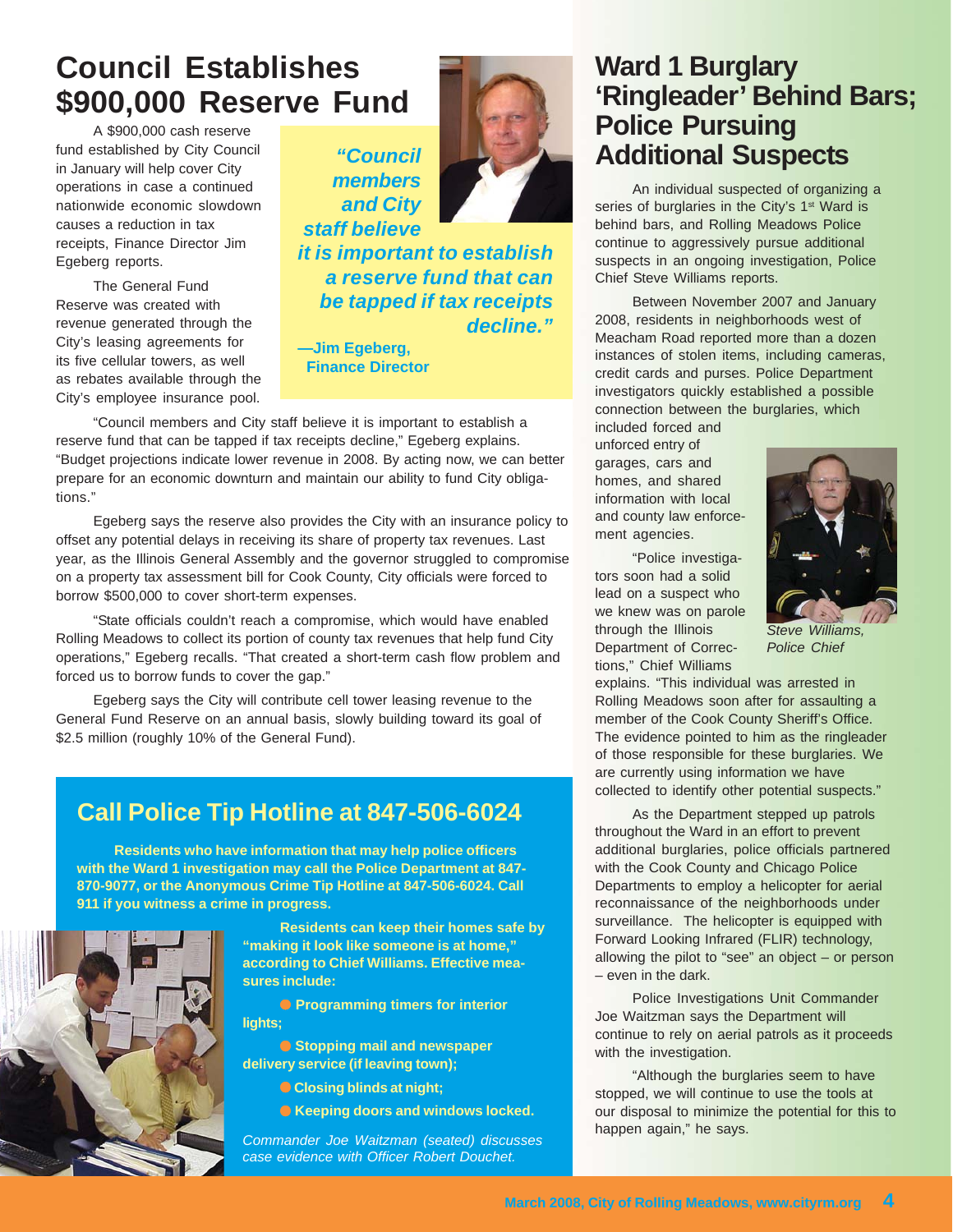# **Third Fire Station to Offer Improved Response Times, Consistent Service Levels**

BY BRIAN DEMPSEY, DEPUTY FIRE CHIEF



The Rolling Meadows Fire Department measures itself by our fire prevention efforts and our ability to rapidly respond to calls for assistance. In the past two years, the Department has

completed a series of steps to minimize our response times, including:

● Strengthening existing mutual aid agreements with surrounding communities;

● Initiating a Plum Grove Fire Station (Station 16) modernization

## result in the *"The new Algonquin Road fire station will save lives and reduce the potential for catastrophic property damage."*

all portions of the City.

total destruction of a structure. **Statistics** 

program that expands capacity by 20% and maximizes operational efficiencies;

● Completing a fleet modernization and expansion program that boosts our ability to provide excellent service.

A needs analysis presented to City Council in late 2007 showed that we still face a coverage gap due to continued

also demonstrate that the chances of survival for people requiring emergency medical care decrease by 7-10% for every minute that passes without treatment.

growth in the City's southern districts. A third fire station – one of ten official goals approved by City officials in 2007 – will provide effective support to this growing area and reduce the burden on our existing stations by nearly 50%. It will also guarantee consistent, high quality service and faster response times to

Cutting even a few minutes off response times will significantly improve the Fire Department's ability to provide emergency assistance. Studies show that fires that burn for more than eight minutes most often

In short, time is not on firefighters' side when responding to an emergency. The new Algonquin Road fire station will save lives and reduce the potential for catastrophic property damage.

# **Fire Department to Boost Staffing Levels As Planning Begins for Third Fire Station**

The Rolling Meadows Fire Department plans to hire three additional firefighters in 2008 to ensure quality, consistent service coverage to all areas of the City as it proceeds with development of a new Algonquin Road fire station, Fire Chief Ron Stewart reports.

Chief Stewart says the addition of one firefighter to each of the Department's three shifts will ensure its ability to effectively meet the needs of the community when expanding the number of fire stations from two to three. The Fire Department currently has 42 firefighters serving on three shifts.

"Adding capacity in the

form of a third fire station will have a 'ripple effect' that will benefit the entire City," he says. "It will allow us to allocate resources more effectively among three locations and improve response

times for the entire community. Boosting our ranks by one firefighter per shift will maximize the benefits of a third station without affecting response times in other areas."

*Ron Stewart*

The new firefighters will be recruited from either an existing eligibility list or an accelerated hiring list

currently being established by Department officials. Candidates selected from the accelerated list are established professionals who can be integrated into the RMFD with minimal training. Chief Stewart says the

goal is to have the three new firefighters on board by midyear.

A needs analysis reviewed by City Council late last year concluded that a new Fire Station 17 – an official City goal approved in 2007 – would provide effective support to the growing southern portions of the City.

# **New Fire Station To be Built on Algonquin Road**

A third fire station that will dramatically improve the ability of the Rolling Meadows Fire Department to serve residents and businesses in the City's growing southern district will be built on Algonquin Road, following approval of a resolution passed by City Council.

The resolution declared an undeveloped parcel of property on the south side of Algonquin Road, between Meadowbrook Industrial Court and Wilke Road, as the preferred location for Station 17.

The land parcel is one of two sites the Fire Department had been considering for the new station; the other is adjacent to Willow Bend School.

"The Algonquin Road site clearly offers an advantage in terms of ensuring the most rapid response to emergency calls for service," Fire Chief Ron Stewart says. "Our review of both sites also sought to address the safety of pedestrians and motorists in the vicinity of the station, which is of paramount concern. The corresponding increase in school zone traffic, as children are dropped off and picked up every day, would affect those response times and increase the possibility of injuries," he adds.

The resolution also authorized City staff to begin preliminary station design work. The Fire Department's Station Design Committee, made up of firefighters and Department leaders, will present initial design concepts at City Council's March 18 Committee of the Whole Meeting.

**March 2008, City of Rolling Meadows, www.cityrm.org 5**